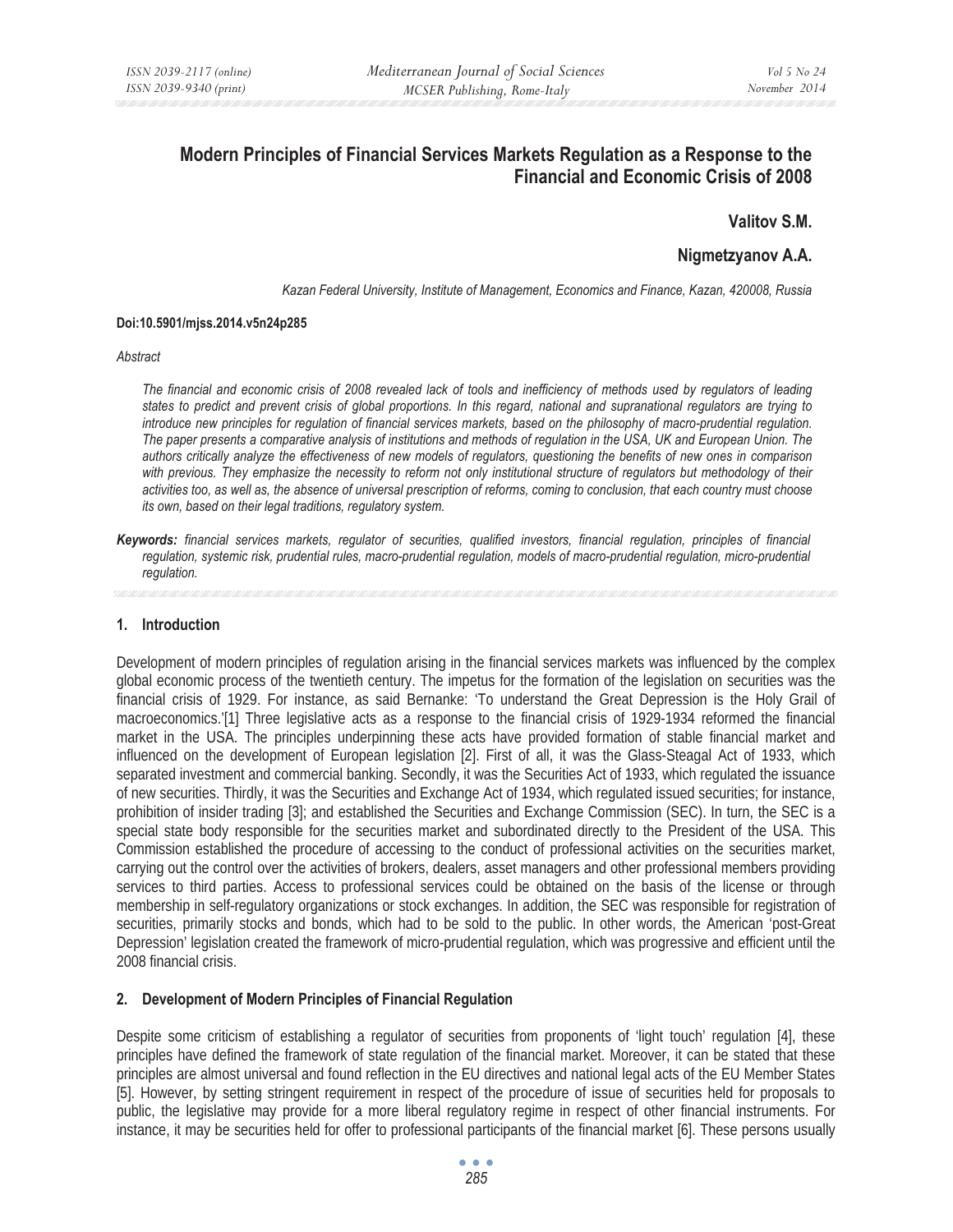referred to as 'qualified investors' that include professional participants of the securities market, such as asset management companies of investment funds or credit organizations. It is assumed that these organizations have ability to properly and adequately assess the risks associated with investments in instruments that are not registered in the authorized state body. Moreover, the state establishing special requirements for professional securities market participants also has the ability to keep them from being too risky, thereby protecting their clients – investors. After all, violations of investors' rights undermine the credibility of the national financial market, destabilizing it. This approach determines the ratio of civil law norms and special administrative norms regulating legal relations that arise in financial markets. Hence, this balance of self-regulation or decentralization and state or centralized regulation depends on the legal traditions and understanding of the nature of law. For instance, in civil law countries, it is more centralized regulation. In contrast, in common law countries, it is more decentralized regulation. However, the last financial debacle shifted regulation towards more centralization.

 Compliance with requirements relating to the securities and financial instruments held for qualified investors has become a worldwide practice. Undesirable effects occur not only for purchasers of securities but primarily for professional market participants. As noted in the report of the group investigating the causes of the 2008 crisis, regulation should become more intelligent and not allowing to go on about professional investors [7]. In the world practice, there is a prohibition for professional market participants to offer financial instruments to non-qualified investors. In the USA the rules of issue and distribution of securities intended for qualified investors were established under the Securities Act of 1933 rule 144-A [8],[9],[10]. Meanwhile, in the UK self-regulation prevailed until 1987, when Financial Services Act of 1986 came into force [11]. Such regulation exists in the EU too. In particular, the distribution of the securities by means of offering them to the qualified investors is carried out by means of direct indication that the paper should fulfill the requirements of EC Directive 2003/71/EC [12] establishing the compulsory registration of prospectuses of securities. The prospectus of the relevant type of securities is prohibited to offer this security to unqualified investors. However, the current financial market with modern policies of complicated financial instruments and massive and interconnected financial institutions demands a new level of regulation, a macro level.

Modern system of macro-prudential regulation. Current system of financial regulation is unable to provide managed volatility of the financial market. Consequently, achieving relative stability of functioning of financial institutions is a very relevant question. Events at the world financial markets will make one to rethink the basic concepts and hypotheses of the system of financial regulation [13], particularly issues related to systemic risk posed by 'too big to fail' financial institutions. Moreover, modern financial and economic markets are characterized as a global complex open system. In other words, when a fault occurs in one of the elements of this system, problems can spread throughout the system and may lead to stagnation of the system as a whole.

#### *2.1 Models of macro-prudential supervision*

To keep control over the development of world and national financial systems and prevent further systemic crises, leading world states focused on macro-prudential regulation and supervision. Simplifying, it is 'to help prevent the build-up of bubbles' [14]. For instance, to provide macro-prudential regulation the USA, the UK and the EU created new systemic risk agencies: the Financial Stability Oversight Board (FSOC), the Financial Policy Committee (FPC) and the European Systemic Risk Board (ESRB) respectively. Thus, as a response to financial crisis the leading states changed rules and institutional structures of financial regulation [15]. In addition, it would be better if these high-level financial supervisors were compatible and collaborated to each other [16]. These decisions are based on the already proved its fallacy opinion of the leading countries that to deal with the crisis is enough to have a regulatory system.

Modification of the system of macro-prudential analysis is expressed in the rejection of the model of a 'single regulator', which has proven inability to regulate the threats of the market, because of lack attention to the 'issues of systemic risk, systemically significant firms and systemic resilience' [17], in favor of 'twin peaks' model (for instance, the UK). This separation of functions enables greater concentration on particular management objectives. For instance, it can be management of systemic risk or protection of the consumers and investors rights separately. This innovation is aimed to reduce overlapping of functions and risk of competition targets inside the regulatory body. Thus, it can be expected increasing of the efficiency of response to emerging threats. However, the offered model may contribute to regulatory arbitrage between different sectors of the financial market.

In addition, it cannot be excluded that risks will concentrate in the less regulated sectors of economy. This fact is of particular importance because uncontrolled growth of risky assets of the least regulated financial operators in the USA is a result of active trade in the market of financial derivative instruments. Similarly, these uncontrolled derivatives became one of the causes of the last financial crunch, which spread to the entire global financial and economic system [18]. It is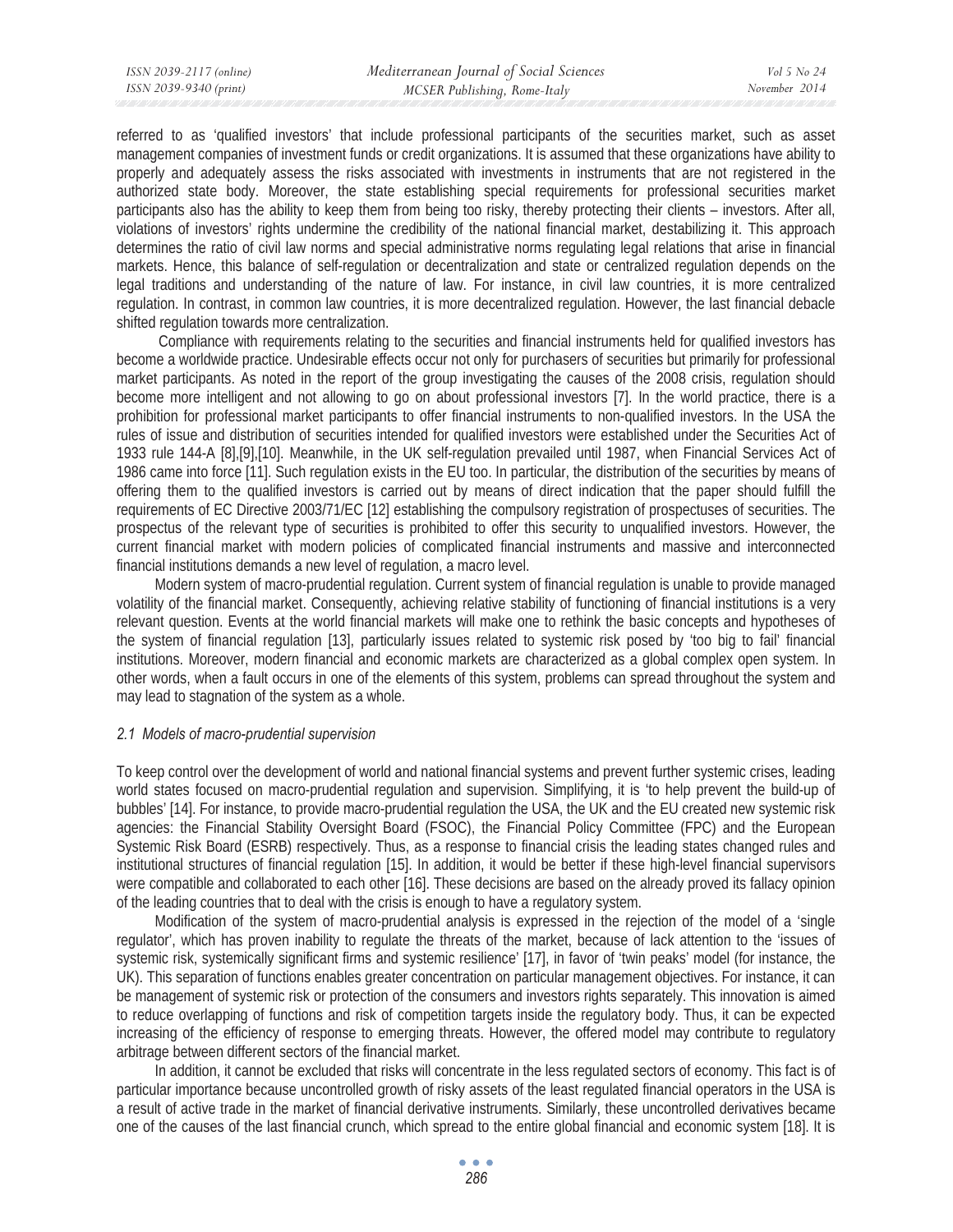therefore pertinent to state that, in the world practice there is no a universal model of the macro-prudential system of regulation. It can be explained by different legal traditions and understanding of the nature of law. Thus, currently, each country seeks and accepts its own, sometimes different, approaches. These solutions are based on the adoption of international experience of the established legal and institutional system of the country.

## *2.1.1 The USA model*

The USA, in accordance with the Dodd-Frank Act [19], holds the most radical reforming of financial regulation since the Great Depression [20]. This is understandable, since the scale of the recent crisis comparable with the crisis of the first third of the twentieth century. The only difference is in the nature of crises. The recent one is a banking or credit crisis, while, the Great Depression was a stock-market crisis [21]. In connection with that, the Dodd-Frank Act requires changes in the current institutional structure for regulation of financial system by more centralization [22]. It provides a system of supervision and monitoring systemic risks to 're-impose controls' [23]. The main aim of the Act is 'To promote the financial stability of the United States…, to end 'too big to fail' [24]. It moves in the direction of strengthening of control over systemically important companies. For instance, the Act addresses special leverage ratios on SIFIs [25]. In addition, regulators get power for the rehabilitation and liquidation of problematic financial companies, which can be risky for the financial stability of the USA. It is particular important including in the scope of regulation non-banking financial institutions and other companies which are the parts of the holding and, consequently, can bear risks for the whole financial system.

However, in spite of having progressive ideas, the Dodd-Frank Act was criticized for being lengthy and complicated [26]. Similarly, Baber states that the Dodd-Frank Act 'have been finalized too quickly, without a full review of the potential implications within the financial sector' [27]. Moreover, currently, it is quite difficult to state the full compliance of new legislative initiatives to the goals of reforms. For instance, the Act does not contain instruments of size decreasing of 'too big to fail' institutions [28]. Consequently, in the case of crisis the government will bail-out big banks again [29],[30]. This policy laid the groundwork for future crises by reducing financial discipline and formation expectations of mandatory SIFIs support [31]. As a result, the problem of 'too big to fail' is unresolved and the probability of potential financial crises is not minimized.

# *2.1.2 The UK model*

In the UK, the regulatory reforms lead to building more centralized system of regulation. The policy of transition to the new structure of macro-prudential regulation is based on the ideas of accounting of individual behavior for regulation [32],[33]. The tripartite system of regulation: The Financial Services Authority (FSA), Bank of England, HM Treasury, is replaced by a new structure, consisting of: Financial Policy Committee (FPC), Prudential Regulation Authority (PRA), Financial Conduct Authority (FCA). In comparison with the previous ones, the credentials of new regulators are broader. For instance, FPC, a committee of the Court of the Bank of England, is responsible for protection the stability of the financial system in general, or macro-prudential regulation [34]. The activities of the PRA, a subsidiary of the Bank of England, aim at reducing the risks of the financial system by ensuring safe and reliable functioning of the regulated companies, or micro-prudential regulation [35]. FCA, independent regulator, is responsible for the protection and improvement of confidence in the UK financial system through the control over the market infrastructure and regulation of the conduct of agents and companies on banking, investment and insurance markets, which are not subject to regulation under PRA, and following a new trend in regulation is going to apply more interventionist approach in comparison with the FSA, which used more preventive approach [36].

However, Hudson [37] reasonably criticizes the new tripartite system for great opportunity of overlapping functions of micro-prudential regulation and conduct of business. Moreover, during the last financial crisis all former three bodies claimed each others for not predicting and preventing of the crisis. Currently, the conception of the regulation has not changed [38]. Thus, the rationale of the new system is quite unclear. In addition, there is doubt about the profitability of such significant transformations. In contrast, the previous system was relatively developed, but the new one will have to be tested; and it is unknown how it will resist a stressful situation [39],[40]. Thus, it seems that new system solely increases the level of bureaucracy, but methods of regulation have not been changed.

### *2.1.3 The European Union model*

On 22 September 2010, the European Parliament approved a plan of reforming of the EU financial regulation system. This reform is aimed at ensuring the sustainability and stability of the financial system through the improvement of the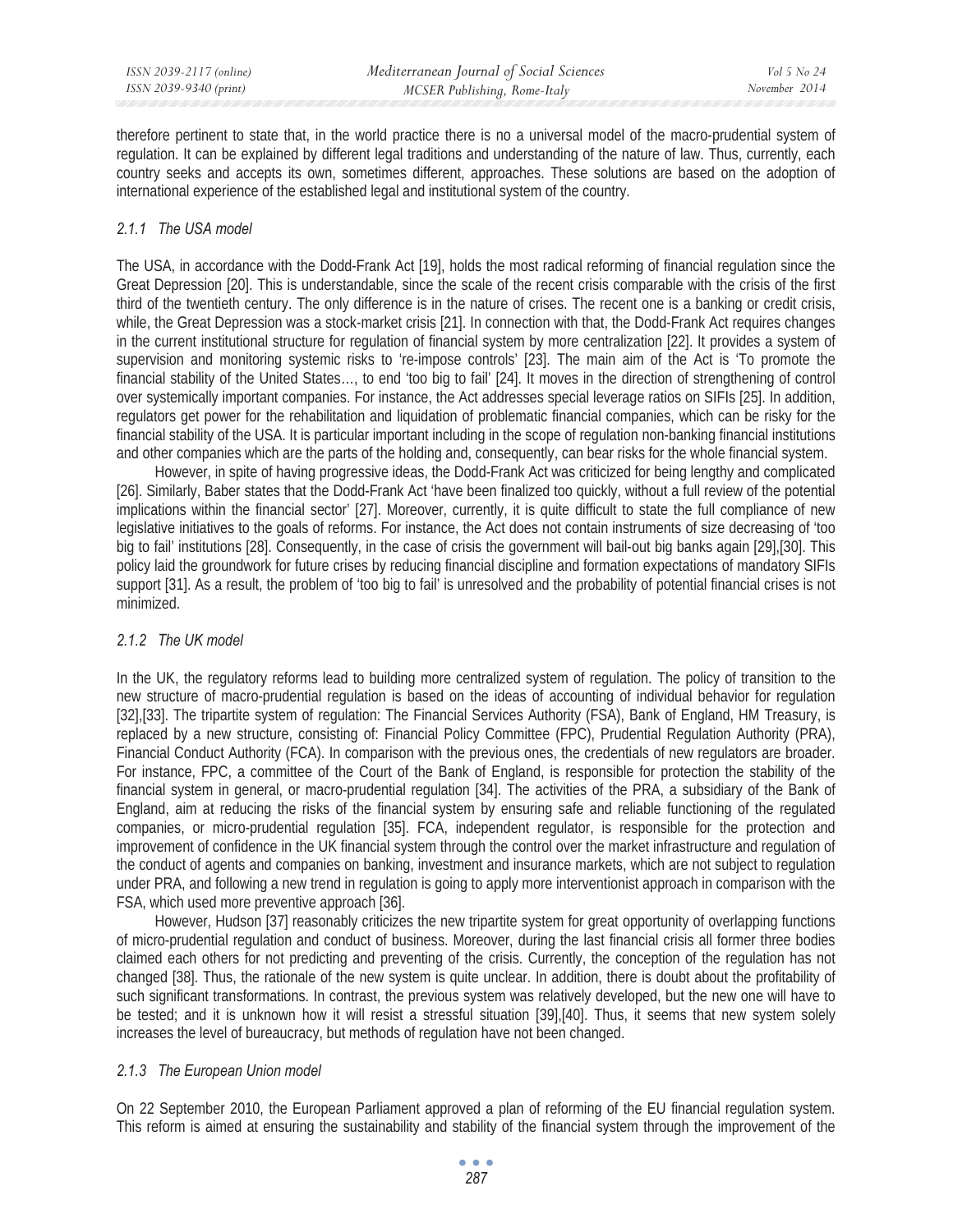institutional structure of regulation, elimination of problems of fragmentation of individual risk analyses at the national levels, development of the system for early detection and prevention of the emergence of systemic risks. However, in spite of being relatively simple, a European model is more practical in comparison with mentioned above systems. Also, like the previous models, it focuses on expanding of macro-prudential supervision on the entire financial system. For this reason, in December 2010 it was created a new independent body, European Systemic Risk Board (ESRB) [41], which is responsible for macro-prudential supervision of the whole EU financial system. Moreover, ESRB coordinates the activities of the three main European Supervisory Authorities (ESAs). That is European Securities and Markets Authority (ESMA) [42], European Banking Authority (EBA) [43], European Insurance and Pensions Authority (EIOPA) [44].

The main purpose of this institute is to prevent or mitigate systemic risks in order to ensure financial stability in the EU or at least to limit the distribution of the financial turmoil in the region. First practical results of the ESRB work are the development of methodological bases of the institute's work, providing monitoring and stress tests of the European markets with the aim of identifying, prohibiting and preventing potential systemic risks and the development on their bases programs of measures of risks elimination. Unlike the policies implemented in the USA and UK models of hard regulation, the EU applies a policy of soft law. In other words, in case of detection of risks in the financial system regulator uses tools such as warnings and recommendations. In comparison to the UK, the EU is more actively involved in the regulation of hedge funds, private equity funds, rating agencies and over-the-counter derivatives market [45]. This is explainable by the fact that it is impossible to overestimate the negative contribution of these institutions in the development of the last financial crisis, for example the impact of activities of such SIFI, as AIG [46]. In comparison with the Dodd-Frank Act, Baber underlines a more 'sincere and comprehensive approach to contain the consequences of the collapse and to establish an effective and fair supervisory regime in the future' [47].

However, the ECRB is only theoretically independent body. Practically, it is embedded into European Central Bank (ECB), which could neither prevent no predict the last financial crunch [48]. For this reason, it seems that close relationship of these bodies will not be productive in preventing future financial crises. Secondly, in spite of having advantages of implementing the soft law, in case of emergency it will be rather difficult to force national authority to comply with ECRB and will become less legal and more political process [49]. Moreover, a complex system of coordination and policy making in the EU framework is the reason for the lack of responsiveness to perceived threats [50]. This problem is not new and it was tried to cope since 1963, when Segre in his report underlined the importance of integration of the European financial markets.

# *2.1.4 Background of the EU financial regulation*

# *2.1.4.1 Segre report*

The main purpose of the Segre Committee's study was to identify the factors necessary for the development of the European financial market [51]. The report clearly drew emphasis on the importance of integration of the European financial market [52]. In order to implement the proposals of the Segre Committee on trade in securities and on the legal basis of the Rome Treaty, from 1972 to 1982, three directives were adopted: Directive 79/279/EEC [53], Directive 80/390/EEC [54] and Directive 82/121/EEC [55]. Later in 1985 the White Paper from the Commission to the European Council, it was noted that to achieve integration there is a need of liberalization of financial activity [56]. However, the Committee stated that regulation should be in the national jurisdictions; and, this legal separation would help to increase liquidity in financial market [57]. In other words, 'the European Commission committed itself to the concept of minimum harmonization.' [58] In 1988, due to the lack of regulation at the national level, Directive 88/627/EEC was adopted [59]. The main purpose of this Directive was to protect the investor through the provision of adequate information. Further, in 1989, Directive 89/298/EEC aimed to ensure availability of information on securities [60]. Then, to prevent insider dealing Directive 89/592/EEC was adopted [61]. Finally, to protect investor, Directive 93/22/EEC introduced the concept of 'prudential rules' [62]. These rules require the keeping of records of transactions and investors' notification. In 1999 in order to further integration of the European market the Commission in its Financial Services Action Plan (FSAP) [63] proposed to introduce the single European currency [64], as well as, to organize a securities committee [65].

# *2.1.4.2 Lamfalussy process*

On 9 November 2000, the Committee, led by Lamfalussy, published an initial report [66] which criticized the slowness of the legislative process [67]. In particular, it was pointed on the significant difference of the EU Members' rules [68]. On 15 February 2001, the Committee published a final report [69] which outlined the measures needed to expedite the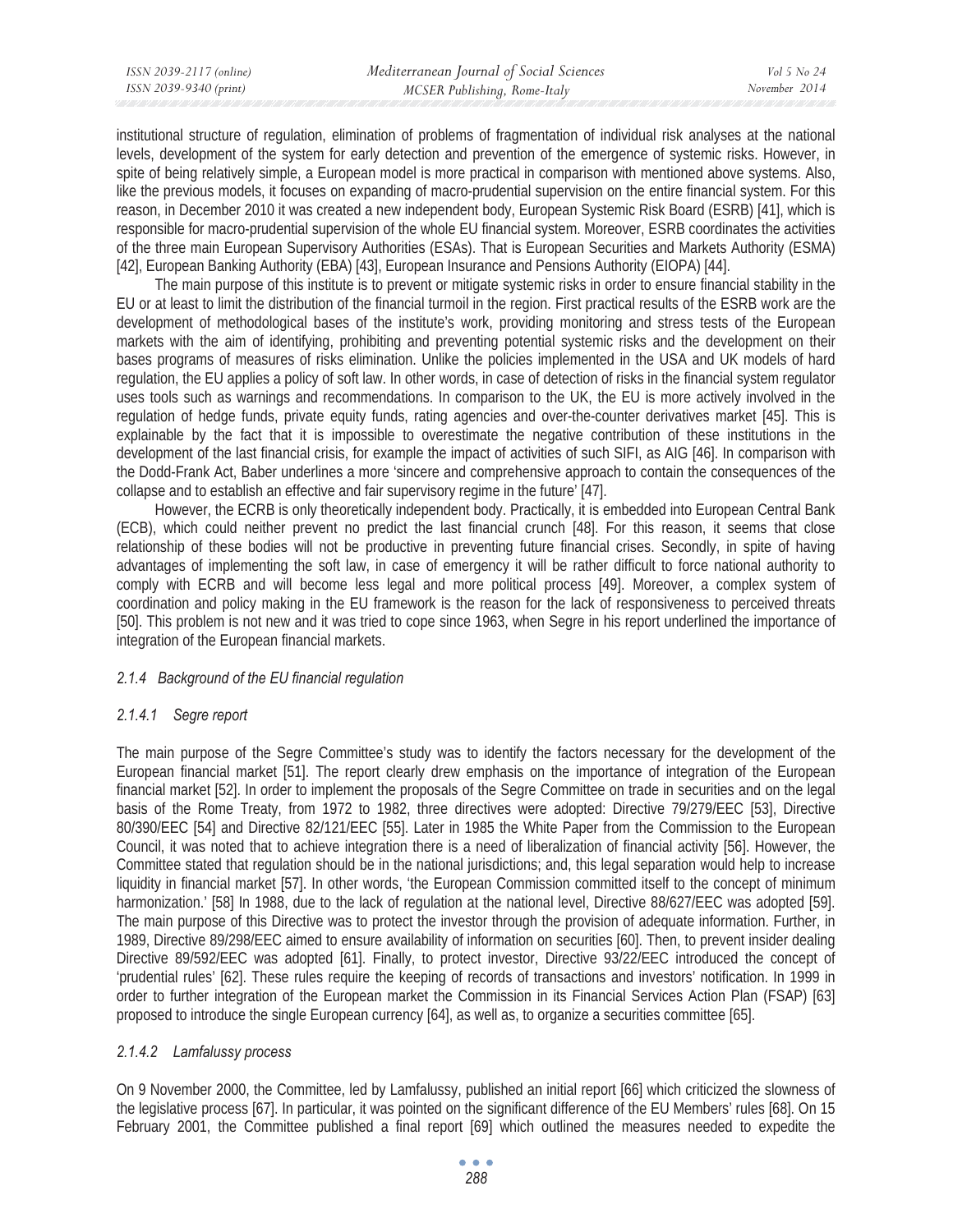| $ISSN 2039-2117$ (online) | Mediterranean Journal of Social Sciences |
|---------------------------|------------------------------------------|
| ISSN 2039-9340 (print)    | MCSER Publishing, Rome-Italy             |

legislative process [70],[71]. These measures were called Lamfalussy process and consisted of four-level [72] system [73]. First, it is development of framework directives. Second, it is technical execution of these directives. For this reason, and to perform advisory functions a Committee of European Securities Regulators (CESR) [74] was organized. In addition, the CESR was responsible for improving the collaboration of the national supervisory bodies. Later, in order to meet modern principles of regulation, in 2003-2004, the Committee adopted four directives: the Market Abuse Directive (MAD, 2003), the Prospectus Directive (PD, 2003), the Markets in Financial Instruments Directive (MiFID, 2004) and the Transparency Directive (TD, 2004), which are currently the legal basis of European capital markets. Directive MAD 2003/6/EC [75] was adopted to prevent manipulation and insider dealing. Directive PD 2003/71/EC [76] regulates the requirements for the prospectus necessary for the issuance of securities. Directive 2004/39/EC [77] (MiFID) establishes framework for market organization and prudential rules for investment firms. Directive 2004/109/EC [78] (TD) is devoted to the issues of coordination of the transparency requirements of issuer information. Further, on 30 April 2004, to harmonize European takeover legislation, Directive 2004/25/EC [79] (TOD) was adopted. In 2005, the Commission proposed in its Green Paper [80] (May, 2005) and later confirmed in White Paper [81] (December, 2005) the economic profitability principle of legislative and enforcement processes.

#### *2.1.5 Post-crisis development*

#### *2.1.5.1 De Larosier report*

The last financial crisis of 2008-2009 revealed the necessity of preventing systemic risks committed by failure of large financial institutions which used to be reputed 'too big to fail'. Thus, this crisis showed the lack of global regulation and international cooperation of national authorities to diminish systemic risk and to terminate 'too big to fail' problem. In response to this situation, on 29<sup>th</sup> February 2009, the Committee under Jacques de Larosier chairmanship published a report [82] in which measures necessary to maintain financial stability at the global and European levels were suggested. In Europe, it was proposed to create a pan-European body that would coordinate activity of national supervisors. In turn, national regulators would execute the main obligation of direct supervision in their states. However, the UK government expressed disagreement against establishing of banking supervision body at the EU level [83]. Nevertheless, following the de Larosiere recommendations, on 23 September 2009, the Commission issued legislative measures to identify and prevent the systemic crisis in whole Europe ('macro-prudential supervision') and measures to update the regulation of individual market participants ('micro-prudential supervision') [84]. Thus, in 2010 a European System of Financial Supervision was organized. Functions of this organization were allocated among three separate bodies: the European Securities and Market Authority [85], the European Banking Authority (EBA) [86], the European Insurance and Occupational Pensions Authority (EIOPA) [87].

Before the crisis, the Commission did not planning any measures for regulation of activities of credit rating agencies and financial analysts, the requirements to the offer documents to purchase and the required minimum capital of market participants [88]. However, the crisis brought its corrections in relation to these matters. In particular, the issue of regulation of rating agencies raised in April 2002. Nevertheless, in April 2006 the Commission decided that there was no need of changing regulations of these agencies. The International Organization of Securities Commissions (IOSCO) deemed that self-regulation is the most suitable for rating agencies. However, the crisis showed that uncontrolled rating agencies played their negative role in wrong assessment of credit risks. Due to significance of rating agencies in global securities and banking markets, information of which were used by financial institutions for calculating risks in their investment activity, the European community realized the need of changing of credit ratings principles on the basis of integrity, transparency, responsibility and good governance in order to insure that agencies operate independently, objectively and produce reliable information [89].

For these reasons, to introduce prudential rules for rating agencies and to submit them to supervision, on 16 September 2009 the European Parliament and the Council adopted Regulation (EC) No. 1060/2009 on credit rating agencies. In subsequent years, with the aim of preventing financial crises and promoting financial stability, the Commission constantly proposes measures to update this Regulation. Based on these proposals, the Regulation shifts to the direction of more centralization of supervision at the European level in the ESMA competence and ensuring more transparency of credit rating agencies activities [90], of introducing of civil liability for incorrect information provided and more tough measures for discloser of these agencies [91]. In the last amendment, Regulation (EU) No.462/2013 [92], taking into account bias position of rating agencies towards big financial institutions, the subject matter was changed by adding the concept the avoidance of conflicts of interest [93], in other words the conflicts between consumer and SIFI.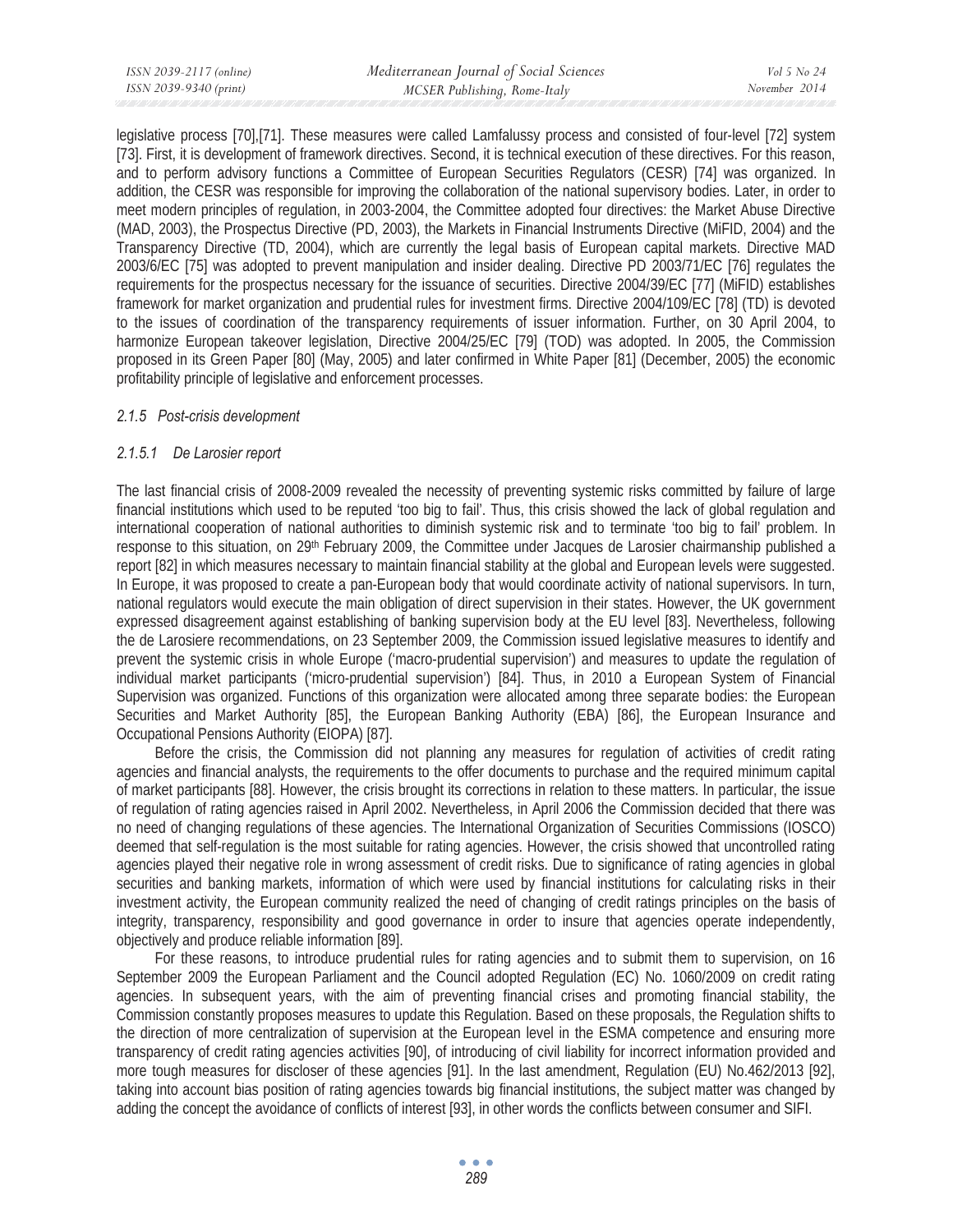### *2.1.5.2 Modernization of framework directives*

The 2008-2009 financial crisis exposed weaknesses in four framework Directives: Market Abuse Directive (MAD), Prospectus Directive (PD), The Markets in Financial Instruments Directive (MiFID) and Transparency Directive (TD). These acts adopted in 2003-2004 in other financial and economical circumstances were not adjusted to new conditions. Particularly, these acts had insufficient regulatory ability, undeveloped investigative capability and sanctioning powers. Moreover, regulations on national level were not enough harmonized. In connection with the foregoing, the Commission, consulted with CESR and the European Securities Markets Expert Group (ESME), proposed measures to modernize framework Directives. Later, in 2010, the European Parliament adopted Directive 2010/73/EU [94] with strong intention to improve investors' protection. Further, as MAD amendment [95], the Commission proposed to introduce administrative and criminal responsibility for committing insider dealing and market manipulation [96]. Nevertheless, the existing MAD, in the case of adopting by Parliament and the Council, will be replaced not earlier than 2015.

The next proposal [97] is related to TD and aimed to reduce administrative barriers for small and medium-sized financial institutions, as well as harmonization of the notification mode of large financial groups. However, practically, this proposal can be implemented not earlier than 2014. Also, the Commission proposed to update MiFID 2004/39/EC [98]. The main emphasis is made on insufficient regulation of the derivatives circulation, which in turn contributed to the development of the recent financial crisis. The financial meltdown has also highlighted the danger to the stability of the financial system of short sales. In this regard, to reduce systemic risk by increasing transparency, the Commission adopted Regulation No.236/2012 [99]. Further, taking into account that derivatives, especially OTC derivatives, also contributed to the 'swelling' of the financial 'bubble', the Commission adopted Regulation 648/2012 [100]. This Regulation demands stricter accounting of derivatives and more transparent to derivatives turnover.

## **3. Conclusion**

Conclusively, setting down strict requirements in respect of professional participants and in relation to the procedure of conducting their operations in the financial markets, the state tries to ensure stable development of the national market. This issue is again in agenda, because the global financial crisis that began in 2008 has demonstrated that it is uncontrollable and reckless actions of market participants that led to severe economic consequences of global level. For this reason, strengthening of state regulation became imperative. However, it means not only increasing its scope, the number of rules or prohibitions and restrictions; but, the transformation of the state regulation mechanism from microprudential to macro-prudential that would prevent mistakes and problems leading to the systemic crisis. It seems that established supervisory bodies will be able to contribute to identifying and mitigating systemic risk. However, the results will be known only after stress-testing of the new systems.

In addition, it is worth to remember that the financial world is developing and can present new challenges. That is why new supervisory bodies should be flexible and capable to predict changes in the financial world. Moreover, the effectiveness of regulation depends primarily not on the degree of centralization or self-regulation, but mostly on philosophy of macro-prudential analysis and adopted on this basis administrative decision, that is the construction of the so-called "smart regulation". Such regulation should take into account the new systemic characteristics of financial markets and the major players of this market SIFIs. However, SIFIs are not only conventional banks, but also institutions engaged in banking activities, 'shadow banks', contributing to the growth in the number and severity of systemic crises in the economy and lead the modern global financial system into chaos and uncertainty. Thus, foregoing factors influence on the choice of regulatory system by national regulators and development of modern principles of regulation.

### **References**

B.Bernanke, Essays on the Great Depression (Princeton 2000) 5

- F.Spirgi, 'The Extraterritorial Application of the antifraud provisions of the Securities Exchange Act of 1934' (1989) 7 International Business Law Journal 837
- J.M.Naylor, 'The use of criminal sanctions by UK and US authorities for insider trading: how can the two systems learn from each other' (1990) 11(3) Company Law 53
- R.Bosworth-Davies, 'The SEC: An Examination of its Structure, Powers and Procedures' (1993) 2(1) Journal of Financial Regulation and Compliance 31

G.Thieffry, 'Towards a European Securities Commission' (1999) 1(7) Journal of International Financial Markets 300

N.G.Semilutina, 'The problem of correlation of civil and special legislation on financial services market (on the example of the federal law 'On investment partnership') (2012)7 Journal of Russian Law, LRS 'Garant'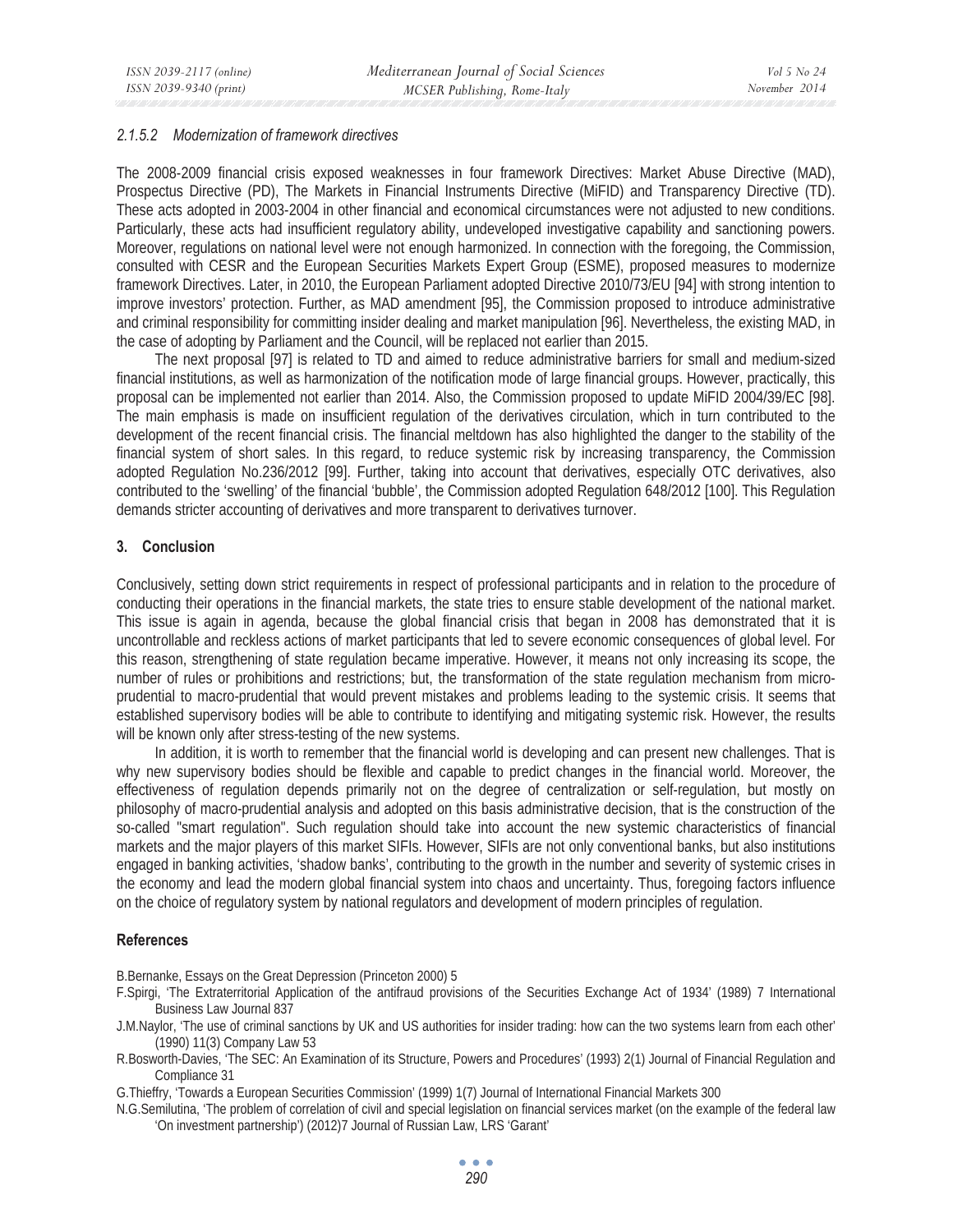The Warwick Commission on International Financial Reform: In Praise of Unlevel Playing Fields. <http://www2.warwick.ac.uk /research/warwickcommission> accessed 5 July 2013

M.G.Capatides, 'Proposal Rule 144 A and related concerns' (1989) 4(2) Journal of International Banking Law 81

G.M.Reiter, 'Rule 144 A and resales of US privately-placed securities' (1990) 5(7) Journal of International Banking Law 276;

W.R.McLucas, Protection from international fraud-legal and enforcement developments: Part 2' (1993) 14(1) Company Lawyer 9

G.Baber, 'A critical examination of the legislative response in banking and financial regulation to issues related to misconduct in the context of the crisis of 2007-2009' (2013) 20(2) Journal of Financial Crime 237

Council Directive 2003/71/EC of the European Parliament and of the Council of 4 November 2003 on the prospectus to be published when securities are offered to the public or admitted to trading and amending Directive 2001/34/EC; OJ 2003 L345/64.

J.Stiglitz, 'The Lessons Of The North Atlantic Crisis For Economic Theory And Policy', Guardian (10.05.2013)

A.Haldane, 'In favour of macro-prudential regulation' (September 2012) 25(9) Risk 78-80,78

E.Ferran, N.Molney, J.G.Hill, Jr.Coffee, Jr.C.John, The regulatory aftermath of the global financial crisis (Cambridge 2012)

G.Baber, 'The European systemic risk board' (2011) 32(8) The Company Lawyer 225

E.Ferran, 'The Break-up of the Financial Services Authority' (2011) 31(3) Oxford Journal of Legal Studies 455-480, p.460

A.Hudson, The Law of Finance (Sweet and Maxwell, first edition, 2009) chapter 32

An Act to promote the financial stability of the USA by improving accountability and transparency in the financial system, to end 'too big to fail', to protect the American taxpayer by ending bailouts, to protect consumers from abusive financial services practices, and for other purposes (2010) US Congress, p.1

. Davis-Polk, Summary of the Dodd-Frank Wall Street Reform and Consumer Protection Act, Passed

by the House of Representatives on June 30,2010 (July 2010) Washington: Davis-Polk.

Y.Cassis, Crises and Opportunities: The Shaping of Modern Finance (Oxford University Press 2011) p.152

Ch.L.Hauch, 'Dodd-Frank's Swap Clearing Requirements and Systemic Risk' (Winter 2013) 30(1) Yale Journal of Regulation 277

M.Keaney, 'From Hubris to Nemesis: Tackling US Decline' (09/2013) 11(3) Political Studies Review 358-368, ch. Finance Unleashed.

One Hundred Eleventh Congress of the United States of America (2010) 'Dodd-Frank Wall Street Reform and Consumer Protection Act' Washington, January 5th

A.H.Peterson, 'The Dodd-Frank Act' (October 2010) 76(10) Credit Union Magazine 30

N. Ferguson, 'The Darwinian Economy' (2012) (2) The Reith Lectures 2012, British Broadcasting Corporation <http://www.bbc.co.uk/ programmes/bo01jmxrx/features/transcript> accessed 29 July 2013

G.Baber, 'A critical examination of the legislative response in banking and financial regulation to issues related to misconduct in the context of the crisis of 2007-2009' (2013) 20(2) Journal of Financial Crime 237

- L.C.da Silva, 'Don't run before you can walk: EU banking reform and the need for economic analysis' (June 2012) Oxera, Structural reform of EU banking 1
- B.A.Rehm, 'An Alternative Plan to Fix TBTF: Lay Big Banks' Subsidy Bare' (7/25/2013) 178(174) American Banker 13

J.Stiglitz, 'Stiglitz: austerity won't work' Dublin Conference 2012, IBA Daily News (1 October 2012) 1,2

R.E.Prasch, 'The Dodd-Frank Act: Financial Reform or Business as Usual?' (2012) 46(2) Journal of Economic Issues 549

M.Cole, 'Financial Conduct Authority gives UK a chance to bolster regulation', The Telegraph (23.02.2011);

R.Grosse, 'Bank regulation, governance and the crisis: a behavioral finance view' (2012) 20(1) Journal of Financial Regulation and Compliance 4

HM Treasury, 'A new approach to financial regulation: the Blueprint for reform' (2011) Cm 8083 p.282 <http://www.hm-treasury.gov. uk/consult\_finger\_blueprint.htm> accessed 1 August 2013

HM Treasury, 'A new approach to financial regulation: the Blueprint for reform' (2011) Cm 8083 p.282 <http://www.hm-treasury.gov.uk /consult\_finger\_blueprint.htm> accessed 1 August 2013

M.Shoffman, 'FCA and PRA usher in new era of financial regulation', Financial Adviser (4 April 2013)

A.Hudson, 'Banking regulation and the ring-fence' (June 2013)107 Compliance Officer Bulletin 1-23

A.Hudson, 'Banking regulation and the ring-fence' (June 2013)107 Compliance Officer Bulletin 1-23

G.Baber, 'The new approach to financial regulation: a step into the unknown' (2011)32(9) Company Lawyer 276

G.Baber, 'The new approach to financial regulation: a step in the correct direction?' (2012)33(1) Company Lawyer 3

Regulation (EU) No 1092/2010 of the European Parliament and of the Council of 24 November 2010 on European Parliament and of the Council of 24 November 2010 on European Union Macro-prudential Oversight of the Financial System and Establishing a European Systemic Risk Board, OJ EU pp.L331/1-L331/11

Regulation (EU) No 1095/2010 of the European Parliament and of the Council of 24 November 2010 Establishing a European Supervisory Authority (European Securities and Markets Authority), OJ EU pp. L331/84-L331/119

Regulation (EU) No 1093/2010 of the European Parliament and of the Council of 24 November 2010 Establishing a European Supervisory Authority (European Banking Authority) OJ EU, pp. L331/12-331/47

Regulation (EU) No 1094/2010 of the European Parliament and the Council of 24 November 2010 Establishing a European Supervisory Authority (European Insurance and Pensions Authority) OJ EU, pp. L331/48-L331/83

I.MacNeil, 'The Trajectory of Regulation in the UK in the Wake of the Financial Crisis' (2010) 11 European Business Law Review 483- 526,503

E.F.Green, K.L.Mcllwain, J.T.Scott, 'A closer look at 'too big to fail': national and international approaches to addressing the risks of large, interconnected financial insstitutions' (2010) 5(2) Capital Markets Law Journal 117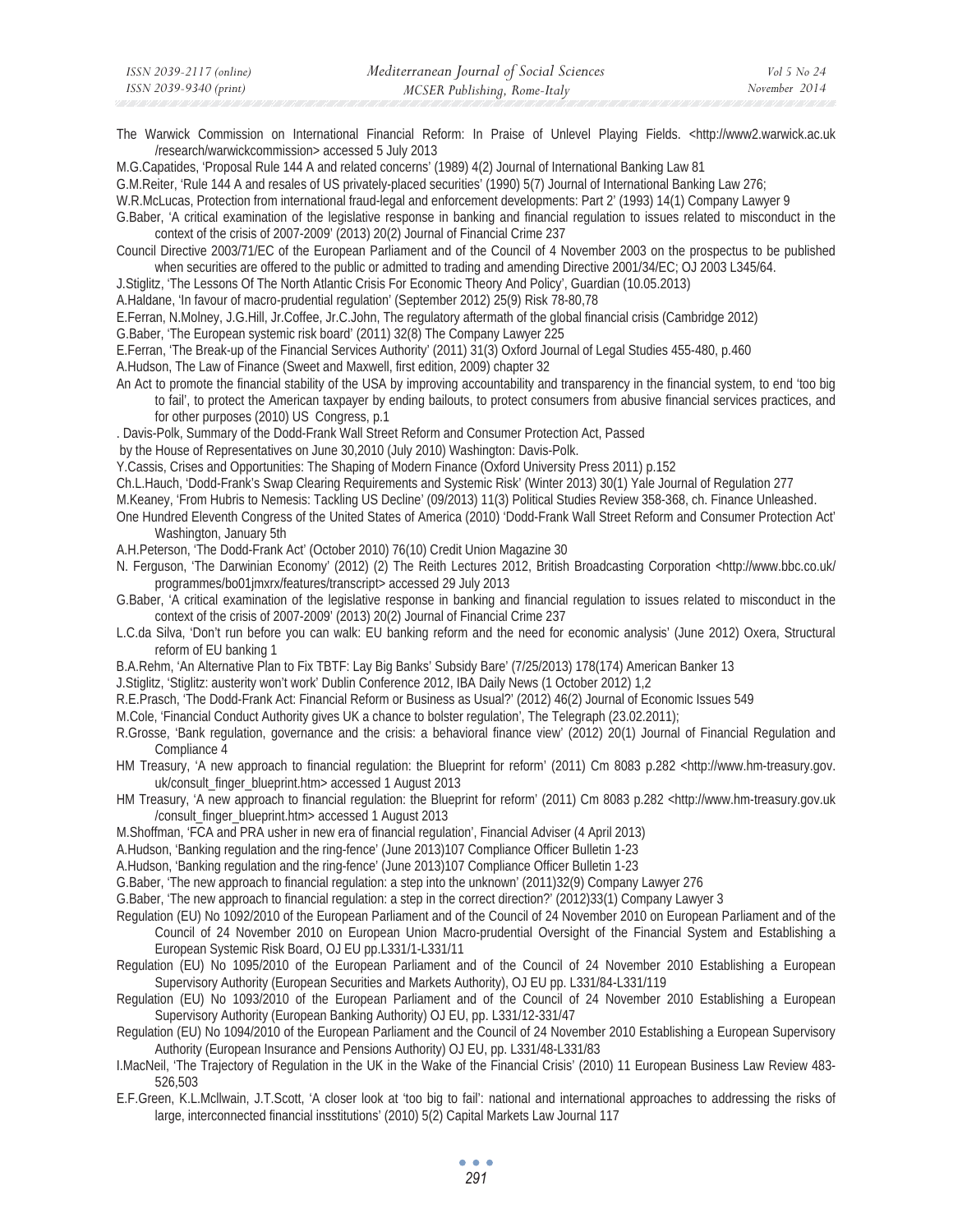G.Baber, 'A critical examination of the legislative response in banking and banking and financial regulation to issues related to misconduct in the context of the crisis of 2007-2009' (2013) 20(2) Journal of Financial Crime 237

F.Costantino, 'Regulation of supervision on financial markets' (2012) 25(6/7) International Journal of Public Sector Management 437

F.Costantino, 'Regulation of supervision on financial markets' (2012) 25(6/7) International Journal of Public Sector Management 437

M.Goldstein, N.Veron, 'Too Big to Fail: The Transatlantic Debate' (January 2011) Peterson Institute for International Economics WP 11-2

Commission, The Development of a European Capital Market, Report of a Group of experts appointed by the EEC Commission (Segre Report) (1966), p.11

Rudiger Veil, European Capital Markets Law (Oxford and Portland, Oregon 2013) 2

- Council Directive 79/279/EEC of 5 March 1979 coordinating the conditions for the admission of securities to official stock exchanging listing, OJ LO66, 16 March 1979, p. 21-32; Legal base: EEC Treaty Articles 100, 54; Repealed by Directive 2001/34
- Council Directive 80/390/EEC of 17 March 1980 coordinating the requirements for the drawing up, scrutiny and distribution of the listing particulars to be published for the admission of securities to official stock exchange listing, OJ L100, 17 April 1980, p.1-26; Legal base: EEC Treaty Articles 54, 100; Repealed by Directive 2001/34
- Council Directive 82/121/EEC of 15 February 1982 on information to be published on a regular basis by companies the shares of which have been admitted to official stock exchange listing, OJ L048, 20 February 1982, p. 26-29;Legal base: EEC Treaty Articles 54, 100; Repealed by Directive 2001/34.
- The Completing the Internal Market: White Paper from the Commission to the European Council (Milan, 28-29 June 1985) COM(85) 310 final, 14 June 1985, para. 101, 124
- The Completing the Internal Market: White Paper from the Commission to the European Council (Milan, 28-29 June 1985) COM(85) 310 final, 14 June 1985, para 103, 107
- T.M.J.Mollers, 'Sources of Law in European Securities Regulation Effective Regulation, Soft Law and Legal Taxonomy from Lamfalussy to de Larosiere' (2010) 11 European Business Organization Law Review 379-407, 381
- Council Directive 88/627/EEC of 12 December 1988 on the information to be published when a major holding in a listed company is acquired or disposed of, OJ L348, 17 December 1988, p.62-65; Legal base: EEC Treaty Articles 54, 149; Repealed by Directive 2001/34
- Council Directive 89/298/EEC of 17 April 1989 coordinating the requirements for the drawing up, scrutiny and distribution of the prospectus to be published when transferrable securities are offered to the public, OJ L124, 5 May 1989, p.8-15; Legal base: EEC Treaty Articles 54, 149; Repealed by Directive 2003/71
- Council Directive 89/592/EEC of 13 November 1989 coordinating regulations on insider dealing, OJ L334, 18 November 1989, p. 30-32; Legal base: EEC Treaty Articles 100A, 149; Repealed by Directive 2003/6
- Council Directive 93/22/EEC of 10 May 1993 on investment services in the securities field, OJ L141, 11 June 1993, p. 27-46; Legal base: EEC Treaty Article 57; Article 12 repealed by Directive 1997/9; Repealed by Directive 2004/39
- Communication from the Commission of 11 May 1999 'Implementing the framework for financial markets: action plan', COM (1999) 232 final (hereafter FSAP).

FSAP p.3

FSAP p.30

The Committee of Wise Men, Initial Report of the Committee of Wise Men on the Regulation of European Securities Markets (2000)

- The Committee of Wise Men, Initial Report of the Committee of Wise Men on the Regulation of European Securities Markets (2000), p.18
- V.Boland, 'Euro gives spur for updating: Regulation by Vincent Boland: IPO issuers face a range of standards and requirements in Europe. Meeting them is a costly and time-consuming exercise: [Surveys edition] Financial Times (London, 21 June 2001) 02

The Committee of Wise Men, Final Report of the Committee of Wise Men on the Regulation of European Securities Markets (2001)

The Committee of Wise Men, Final Report of the Committee of Wise Men on the Regulation of European Securities Markets (2001), p.27 S.Wolf, 'Recent developments in European Union securities law' (2002) 30(3) Denver Journal of International Law and Policy 292

G.Thieffry, 'Comment: European securities regulation' (May 2001) 20(5) International Financial Law Review 15

C.De Visscher, O.Maiscocq, F.Varon, 'The Lamfalussy Reform in the EU Securities Markets: Fiduciary Relationships, Policy Effectiveness and Balance of Power' (2008) 28(1) Journal of Public Policy 19

T.M.J.Mollers, 'Sources of Law in European Securities Regulation – Effective Regulation, Soft Law and Legal Taxotomy from Lamfalussy to de Larosiere' (2010) 11 European Business Organization Law Review 379, 383

- Directive 2003/6/EC of the European Parliament and of the Council of 28 January 2003 on insider dealing and market manipulation (Market Abuse), OJ L096, 12 April 2003, p. 16-25
- Directive 2003/71/EC of the European Parliament and of the Council of 4 November 2003 on the prospectus to be published when securities are offered to the public or admitted to trading and amending Directive 2001/34/EC, OJ L345, 31 December 2003, p.64-89
- Directive 2004/39/EC of the European Parliament and of the Council of 21 April 2004 on markets in financial instruments amending Council Directives 85/611/EEC and 93/6/EEC and Directive 2000/12/EC of the European Parliament and of the Council and repealing Council Directive 93/22/EEC, OJ L145, 30 April 2004, p. 1-44
- Directive 2004/109/EC of the European Parliament and of the Council of 15 December 2004 on the harmonization of transparency requirements in relation to information about issuers whose securities are admitted to trading on a regulated market and amending Directive 2001/34/EC, OJ L390, 31 December 2004, p.38-57